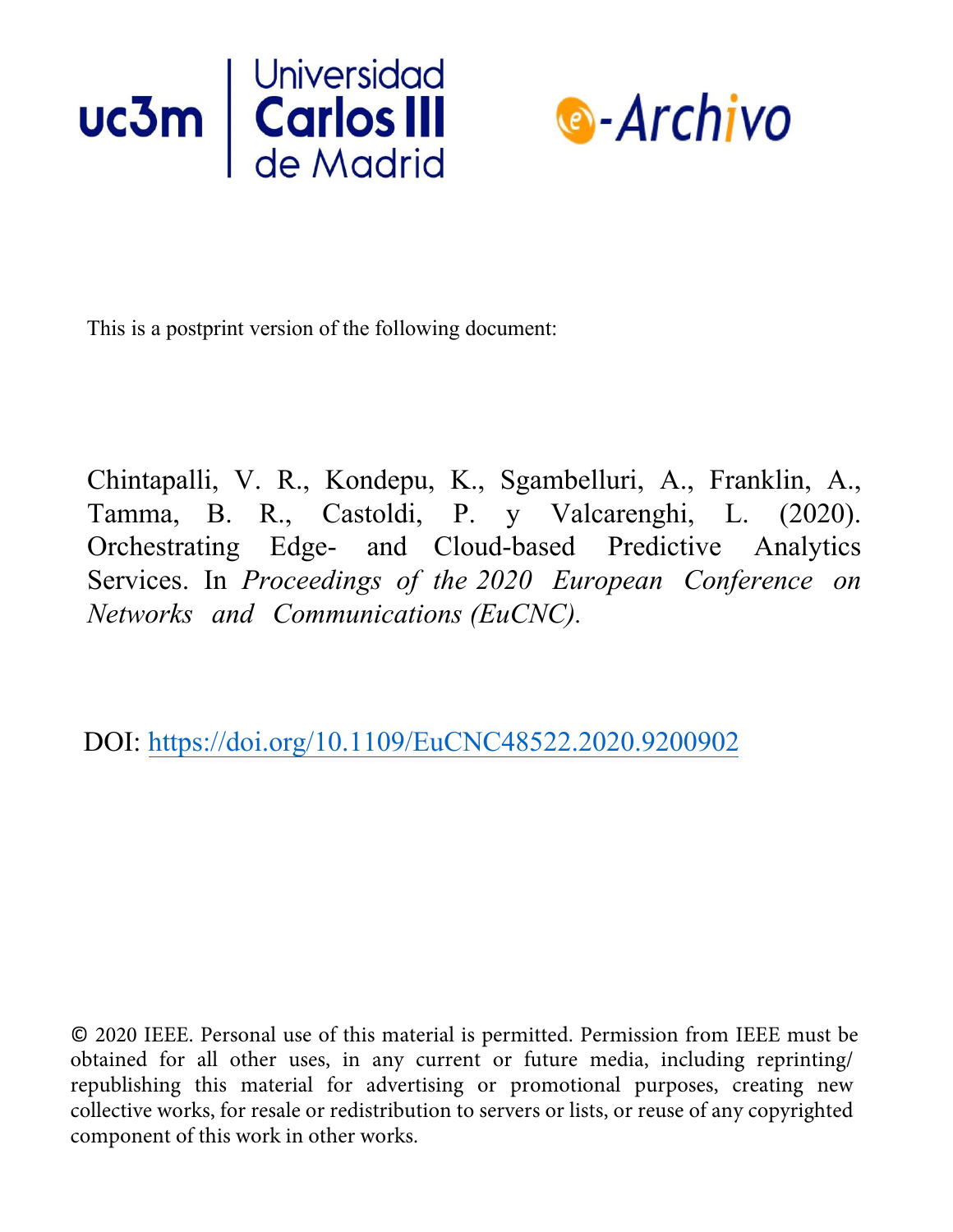# Orchestrating Edge- and Cloud-based Predictive Analytics Services

V. R. Chintapalli<sup>#</sup>, K. Kondepu<sup>•</sup>, A. Sgambelluri<sup>•</sup>, A. Franklin<sup>#</sup>, B. R. Tamma<sup>#</sup>, P. Castoldi<sup>•</sup>, L. Valcarenghi<sup>•</sup> #IIT Hyderabad, India; •Scuola Superiore Sant'Anna, Pisa, Italy e-mail:cs17resch01007@iith.ac.in, k.kondepu@sssup.it

*Abstract*—In the Zero-touch network and service management (ZSM) architecture devised by ETSI making predictions on the observed data is among the functions provided by the Analytics block of the control loop cycle. Prediction performance depends on several parameters, such as the utilized computational resources, the leveraged prediction techniques, the deployment location of the prediction tools with respect to the data.

This paper proposes a Hybrid Forecast Framework (HFF) running both at the network edge and in the cloud to provide forecasting with the performance required by the control loop cycle. Forecasting at the edge might shorten the control loop cycle if resources shall be made available locally where data are collected. However, in general, edge computational resources are less abundant than the cloud ones, thus causing longer time to perform the prediction. On the opposite, forecasting in the cloud might require more time for the data to reach the utilized tools but more computational resources could be exploited. The HFF is based on utilizing traditional time series analysis prediction algorithms to minimize the utilized resources and energy at the edge while it exploits AI/ML tools to make predictions in the cloud.

Results shows that for short lead time (i.e., the time, in the future, at which the status of the considered parameter is predicted) edge-based prediction exploiting time series analysis provide better accuracy, requires less resources and time (thus energy) than cloud-based prediction. However, if the lead time is long, cloud-based prediction exploiting Artificial Intelligence/Machine Learning (AI/ML) provides better accuracy. Thus, if the lead time is long, it is preferable because the long lead time compensates for the higher time for prediction due, mainly, to data transfer.

*Index Terms*—Forecasting, AI/ML, Time series analysis, Edge, Cloud.

# I. INTRODUCTION

The foreseen complexity in operating and managing 5G and beyond networks has fostered the approach to closed-loop automation of network and service management operations. The Zero-touch Network and Service Management (ZSM), proposed by ETSI [1], is among the emerging architectures [2] (e.g., TM Forum's Zero-touch Orchestration, Operations and Management (ZOOM), MEF 3.0 Life-cycle Services Orchestration (LSO) combined with Linux Foundation Platform for Network Data Analytics (PNDA), TM Forum Smart BPM (Business Process Management)). The ZSM broad design goal is to enable zero-touch automated network and service management in a multi-vendor environment. The ZSM relies on closed-loop management operation. To achieve a closedloop operation, a management framework needs to provide means for the ordered invocation of the phases of the closedloop (e.g., the Observe, Orient, Decide, Act steps of the OODA loop proposed by J.R. Boyd [3]). The management functions contribute with their respective management service capabilities to achieve the functionality of the different steps of the closed loop. Specifically, Data Collection contributes to Observe, Analytics contributes to Orient, Intelligence contributes to Decide, and Orchestration and Control contribute to the Act steps.

In general, the control loop duration impacts the Service Level Agreement (SLA) between service providers and customers because it impacts the reaction time of the system to state changes. The control loop duration, in turn, is impacted not only by the time required to perform the control loop functions but also by the time required to transfer data between the control loop functional elements. Thus, making fast and accurate predictions might improve the provider capability of fulfilling the SLAs but attention shall be also paid to the communication between the functional elements.

ETSI provides only the architectural view of the ZSM but it does not provide possible implementations and the related performance evaluations. This paper focuses on the predictive analytics function of the ZSM Analytics block. Forecasting/predictive analytics has been already proposed, for example, for scaling 5G core network resources by anticipating traffic load changes [4]. The approach proposed in [4] is based on two Artificial Intelligence/Machine Learning (AI/ML) techniques: Recursive Neural Networks (RNN), more specifically Long Short-Term Memory (LSTM), and Deep Neural Network (DNN). The results show that forecast-based scalability mechanism outperforms the threshold-based solutions in terms of latency to react to traffic change. However, in [4] all the control loop functions are co-located, thus propagation delay of data between control loop functional elements is not taken into account.

In more distributed scenarios where Virtual Network Function (VNF) and Software Defined Network (SDN) technologies are exploited, the placement of the predictive analytics services, whether at the edge or in the cloud, might impact the control loop cycle time. In general, exploiting edge resources offers delay-sensitive and cost-efficient services, because the edge is closer to the end users. Conversely, the cloud is far from the end users, thus an additional communication delay [5] is to be considered. Although the edge brings several advantages over the cloud, the computation and storage resources of edge servers are limited and less powerful when compared to the cloud servers.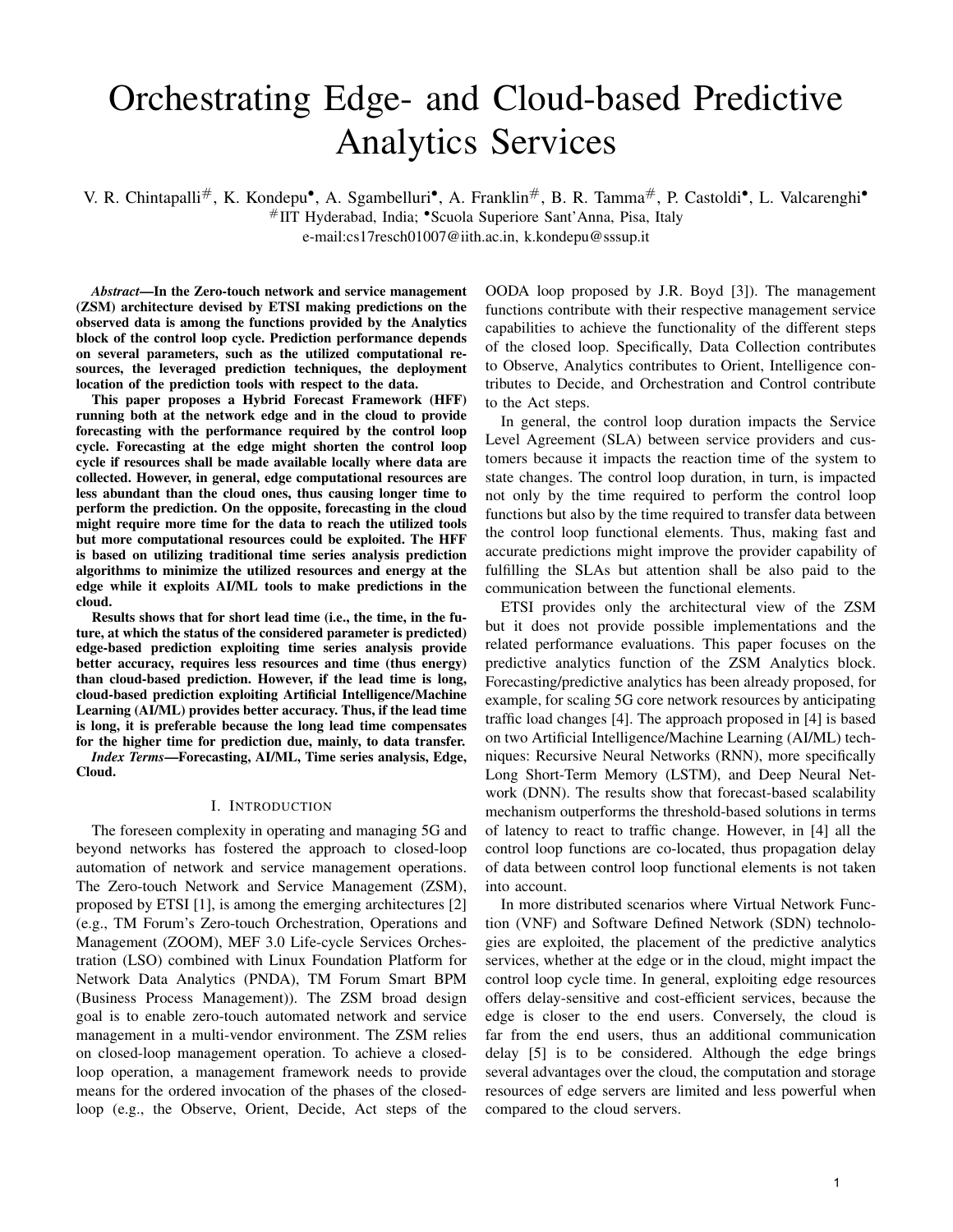For what concerns the prediction/forecast techniques and, more specifically, for time series data, either traditional time series analysis or ML-based methods can be exploited. Traditional time series analysis methods such as Error, Trend, Seasonality forecast (ETS), Auto Regressive Integrated Moving Average (ARIMA), and Exponential Smoothing are three popular and powerful time series predictors [6]. Traditional methods might also outperform several other ML-based methods, including Long Short-Term Memory (LSTM) and Recurrent Neural Networks (RNNs), depending on the considered dataset and the forecast lead time (i.e., the time, in the future, at which the status of the considered quantity is predicted) [7]. Traditional prediction techniques are fast to train and in forecasting (i.e., testing), but neither very accurate nor flexible to adapt to complex data.

On the other end, ML-based methods, such as LSTM, can forecast accurately but they require long training. In addition, ML-based methods require a large amount of data, which is a computationally expensive. Thus, it is not always feasible to use such required powerful computing tools.

To reduce such complexity and also concerns related to data privacy while transmitting over the net, edge analytics can be exploited depending on the prediction accuracy and the availability of the data. Note that severe resource scarcity issues may exist if ML-based methods are supported at the edge, especially when a large number of data are to be processed. Thus, applying traditional prediction methods at the edge, while applying ML-based methods in the cloud, can provide a trade off between the achievable performance and the available resources.

This paper proposes a Hybrid Forecasting Framework (HFF) running at the network edge and in the cloud. HFF considers two different traditional time series analysis prediction approaches such as Double Exponential Smoothing (DES) and Triple Exponential Smoothing (TES) running at the edge and one ML-based approach such as Long Short-Term Memory (LSTM) running in the cloud. These methods are utilized to forecast the number of VNFs/Virtual Machines (VMs) necessary to support an automotive application as a function of the road traffic while maintaining an agreed Service Level Agreement (SLA), such as the elaboration time in Advanced Driving Assistance (ADA) services. Although the considered time series is the number of cars passing through a specific road the considered framework is general and can be applied to any time-varying request (e.g., VNFs for packet inspection, lightpath dynamic demands).

Results show that traditional time series analysis methods based on exponential smoothing outperform ML methods, such as LSTM, in terms of accuracy (measured as root mean square error) for short lead time forecasts (i.e., the time, in the future, at which the status of the considered quantity is predicted). Moreover they require less resources and time, thus energy. However, if the lead time is long, cloud-based prediction exploiting AI/ML provides better accuracy. Thus, if the lead time is long, cloud-based prediction is preferable because the long lead time compensates for the higher time for prediction due, mainly, to data transfer.

# II. HYBRID FORECAST FRAMEWORK ARCHITECTURE AND IMPLEMENTATION

Figure 1 reports the control loop described in [1]. The overall control loop time, depends not only on the time taken to perform the control loop functions (i.e., observe, orient, decide, and act) by the respective management functions (i.e., data collection, analytics, intelligence, orchestration and control) but also on the time taken by the communication among the functional elements.



Figure 1. Mapping between ZSM architecture building blocks and closed loop functions as in [1]

This paper focuses only on the part of the control loop between the data collection from the managed resources and the analytics block, as depicted in Fig. 2, even though a comparable contribution to the overall control cycle time can be expected to be provided by the remaining part of the control loop.

As depicted in Fig. 2 the proposed Hybrid Forecast Framework (HFF) features data analytics function deployment both at the edge and in the core. Edge data analytics is based on traditional time series analysis prediction approaches such as Double Exponential Smoothing (DES) and Triple Exponential Smoothing (TES). Core data analytics is based on ML-based approach such as Long Short-Term Memory (LSTM). Orchestration between them is a function of the required control cycle time, the available resources, the lead time, which is defined as period for which forecasts are needed (i.e., the future time for which the data need to be predicted).

# III. CONSIDERED FORECASTING METHODS

Exponential smoothing and ML-based methods are considered for implementing edge analytics and cloud analytics, respectively. Exponential smoothing is a time series forecasting method for uni-variate data where the prediction is a weighted linear sum of recent past observations or lags [8]. In this paper two exponential smoothing techniques are considered: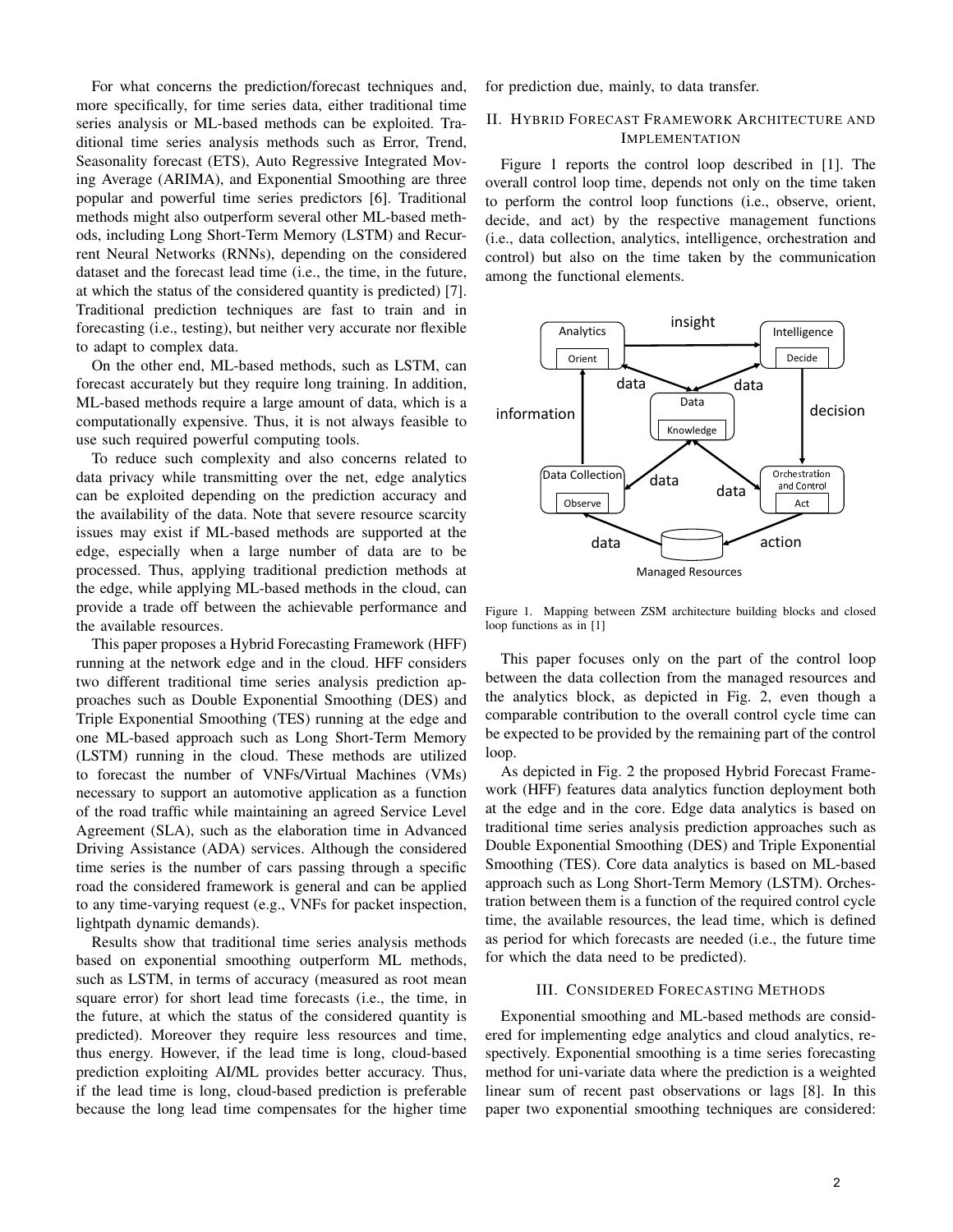

Figure 2. Scope of the paper within the ZSM and edge and core analytics

Double Exponential Smoothing (DES) and Triple Exponential Smoothing (TES).

# *A. Double Exponential Smoothing (DES)*

DES uses a level smoothing  $L_t$  with a level factor  $\alpha \in$ [0, 1] and trend smoothing  $T_t$  with a trend factor  $\beta \in [0, 1]$ as described in Eqs. (2) and (3) to compute the k-step ahead (namely *lead time*) forecast  $y_{t+k}$  through Eq. (1).

$$
\widehat{y}_{t+k} = L_t + k \cdot T_t \tag{1}
$$

$$
L_t = \alpha \cdot y_t + (1 - \alpha) \cdot (L_{t-1} + T_{t-1}) \tag{2}
$$

$$
T_t = \beta \cdot (L_t - L_{t-1}) + (1 - \beta) \cdot T_{t-1}
$$
 (3)

The level smoothing  $L_t$  is obtained based on the previous experienced time interval value of level smoothing  $L_{t-1}$  and trend smoothing  $T_{t-1}$ . Note that in Eq. (2), the current value of time series (i.e.,  $y_t$ ) is used to estimate  $L_t$ . Similarly the trend smoothing  $T_t$  is obtained from previous values of the level smoothing  $L_{t-1}$  and trend smoothing  $T_{t-1}$ . However, instead of the current value of the time series the current values of the level smoothing  $L_t$  is utilized. The main drawback of DES is the inability to account for seasonality of demands when the data show both trend and seasonality.

#### *B. Triple Exponential Smoothing (TES)*

As shown in Eqs. (5)-(7), TES exploits three different forecasting factors such as *level*  $L_t$ , *trend*  $T_t$ , and *seasonality*  $S_t$ . Eq.(4) forecasts the value of the observed quantity at time  $t + k$ ,  $\hat{y}_{t+k}$ , given all the data points up to time t and the seasonality constant s (i.e., the number of observations per season). TES can be performed in two ways, namely *additive* and *multiplicative* methods, depending on the seasonality effect. The *additive* method is considered when the seasonality effect is constant. Whereas, the *multiplicative* method is used when the size of seasonality effect is proportional to the mean [9]. Note that the following equations are defined based on the *additive* method.

$$
\widehat{y}_{t+k} = L_t + k \cdot T_t + S_{t+k-s} \tag{4}
$$

$$
L_t = \alpha \cdot (y_t - S_{t-s}) + (1 - \alpha) \cdot (L_{t-1} + T_{t-1}) \quad (5)
$$

$$
T_t = \beta \cdot (L_t - L_{t-1}) + (1 - \beta) \cdot T_{t-1} \tag{6}
$$

$$
S_t = \gamma \cdot (y_t - T_t) + (1 - \gamma) \cdot S_{t-s},\tag{7}
$$

where s is the length of the seasonal cycle,  $\alpha \in [0,1], \beta \in$ [0, 1], and  $\gamma \in [0, 1]$ .

The optimum values for the above three parameters can be determined by calculating the error term  $e_t = y_t - \hat{y}_t$ , where  $y_t$  as the current data point at time t, and  $\hat{y}_t$  as the predicted value of the considered method. The minimum value from the Sum-of-Squared-Errors (SSE) term can be exploited in order to estimate these parameters [9].

#### *C. Long Short-Term Memory (LSTM)*

Long Short-Term Memory (LSTM) is a special form of Recurrent Neural Network (RNN) that can learn long-term dependencies based on the information remembered in previous steps of the learning process. LSTM consists of a set of recurrent blocks (i.e., memory blocks) where each block contains one or more memory cells and multiplicative units such as *input*, *output* and *forget gate*.

LSTM is one of the most successful model for forecasting long-term time series. The LSTM can be characterized by different hyper-parameters, specifically the number of hidden layers, the number of neurons, and the batch size. Details of LSTM parameters and their impact on prediction accuracy can be found in [10]. However, the process of finding optimal hyper-parameters which minimize the forecasting error could be time and resource consuming.

In the approach considered in this paper, the LSTM input vector corresponds to the  $n$  previous data points and the output vector corresponds to  $k$ -steps ahead with respect to the current time t of the considered time series. In this work, a *stacked LSTM model* is exploited with a single-step (i.e.,  $k = 1$ ) and a multi-step (i.e.,  $k > 1$ ) forecasting.

In *LSTM single-step forecasting (LSTM-SSF)*, a single data point is predicted based on  $n$  previous data points considered for forecasting (i.e., the size of the monitoring window):

$$
P(t) = model(O(t-1), O(t-2), ..., O(t-n)),
$$
 (8)

where  $P$  is the prediction of the single data point at time  $t$ and  $O$  is the observed value in the  $n$  previous data points.

In *LSTM multi-step forecasting (LSTM-MSF)*, LSTM predicts  $k$  number of data points by considering  $n$  previous observed data points.

$$
P(t+k-1, t+k-2, ..., t) = model(O(t-1), O(t-2),
$$
  
...,  $O(t-n)$ ), (9)

where  $k > 1$ .

In this work, the LSTM-MSF is exploited in two ways: one approach is forecasting  $k$  data points at a time from  $n$  data points as described in Eq. (9); the second approach is realizing a multi-step forecast by using a recursive single-step forecast, where the forecast data value is used as an input to the model by replacing  $t - n$  data point as defined in Eq. (10). The latter case is referred to as *LSTM-MSF-recursive*.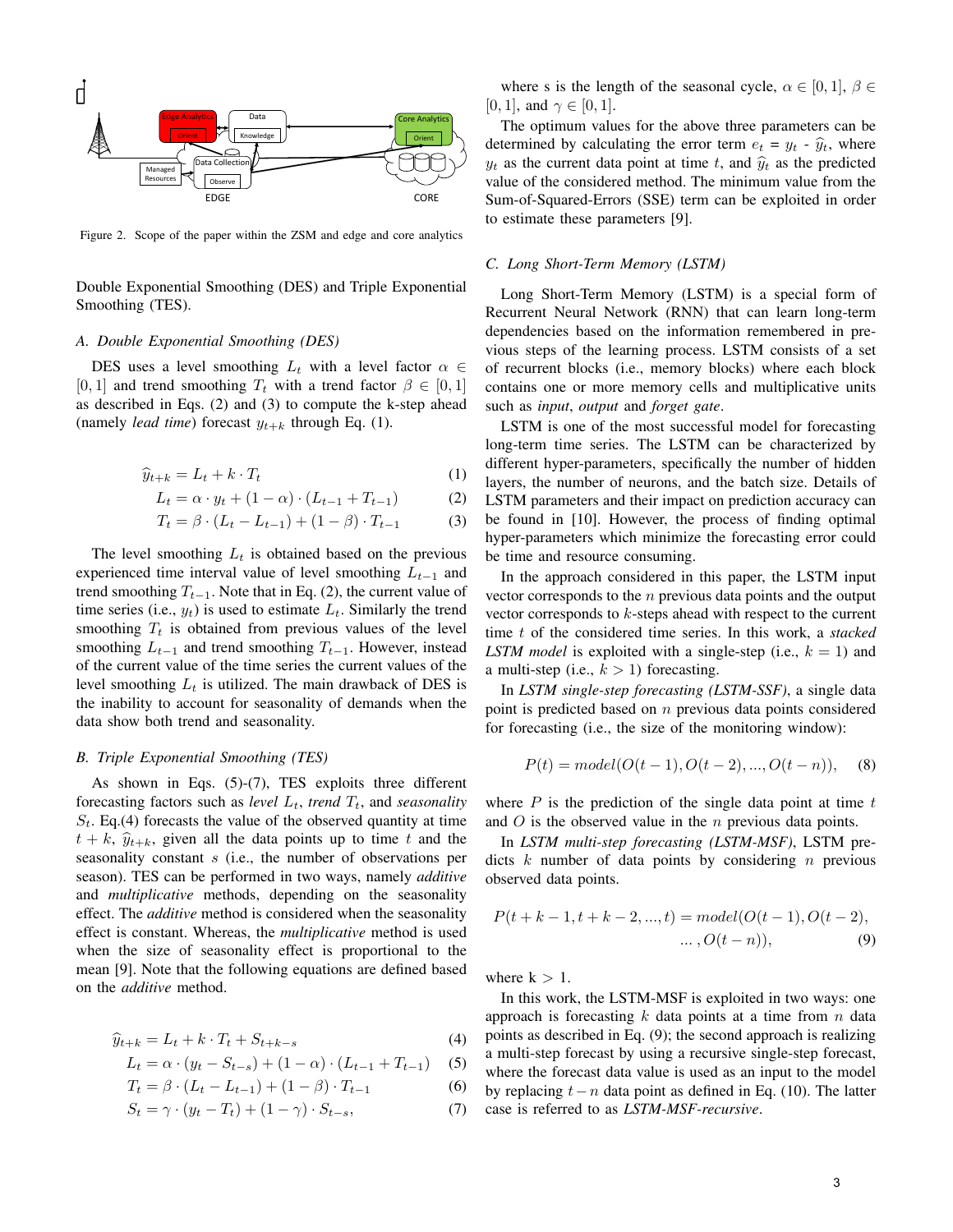$$
P(t) = model(O(t-1), O(t-2), ..., O(t-n))
$$
  
\n
$$
P(t+1) = model(P(t), O(t-1), ..., O(t-n+1))
$$
  
\n...\n
$$
P(t+k-1) = model(P(t+k-2), P(t+k-3),
$$
  
\n...\n
$$
O(t-n+k-1))
$$
\n(10)

Note that *DES-recursive* and *TES-recursive* are also considered in this paper and implemented in the same way, by updating the level smoothing  $L_t$  and the trend smoothing  $T_t$ with the predicted data points while calculating  $\hat{y}_{t+k}$  in Eqs. (1) and (4).

### IV. PERFORMANCE EVALUATION

The considered forecast techniques are applied to predict the number of virtual machines (VMs) needed by an automotive application (e.g., Advanced Driving Assistance (ADA)) without impacting its response time as function of the variable number of cars that are passing through a street. Despite the specificity of the considered application the considered framework is general and can be applied to any time-varying request (e.g., VNFs for packet inspection, lightpath dynamic demands). A VNF/VM is assumed to support the service required by a fixed number of cars.

The considered dataset is obtained from [11], where the number of vehicles of a specific street (Corso Belgio) in the city of Torino, Italy is reported every sixty seconds. In the paper a data set of forty-eight hours (two days) is considered.

The considered performance parameter is the prediction accuracy represented by the Root Mean Square Error (RMSE) of the predicted values versus the time series real values. The performance is measured as function of the *lead time*. The *lead time* is defined as period for which forecasts are needed (i.e., the future time for which the data need to be predicted). The *lead time* can be a function of the time required to (de)allocate the necessary resources and it depends upon a number of factors, such as type of service and utilised virtualization mechanism. The *window size*  $(n)$  is defined as the length of n previous observed data points considered to predict  $k$  number of data points (i.e.,  $k > 1$ ).

In DES and TES, the hyper-parameter values such as  $\alpha$ ,  $\beta$ and  $\gamma$  are selected to minimize the RMSE, as summarized in Table I. The seasonality of the TES method is set to twenty-four hours. LSTM is implemented by using Google's TensorFlow library, accessed through the Keras high-level front-end. Table I reports the set of parameters that are used to evaluate the considered forecasting methods. The experiments are carried out on a workstation equipped with 8 cores Intel(R) i7-6820HQ 2.70GHz CPU with 16GB RAM, and running on Ubuntu 16.04 LTS 64-bit operating system.

#### *A. Impact of the dataset split ratio*

Figure 3 shows the RMSE as function of LSTM-MSF and LSTM-MSF-recursive forecast methods with different dataset split ratios. The *window size* is set to 10 samples and the *lead*

Table I EVALUATION PARAMETERS

| <b>Parameter</b>              | <b>Forecasting Method</b> | Value          |
|-------------------------------|---------------------------|----------------|
| Level factor $(\alpha)$       | DES, TES                  | 0.9, 0.9       |
| Trend factor $(\beta)$        | DES, TES                  | 0, 0.01        |
| Seasonality factor $(\gamma)$ | <b>TES</b>                | 0.9            |
| Number of hidden layers       | <b>LSTM</b>               | 2              |
| Neurons in hidden layer       | <b>LSTM</b>               | 100            |
| Epochs                        | <b>LSTM</b>               | 100            |
| Window size $(n)$             | <b>LSTM</b>               | 10, 15, 20, 25 |
| Batch size                    | <b>LSTM</b>               |                |
| Dataset split (Train:Test)    | <b>LSTM</b>               |                |



Figure 3. Impact of training and testing split ratio on the RMSE.

*time* is set to 5 minutes. For example, if the training versus testing (i.e., forecasting) proportion is set to  $x : y$ , it means that  $x\%$  of the collected data are used for training while  $y\%$  of the collected data are used for forecasting performance evaluation. Here, different training:testing ratios are considered to observe how accurate, in terms of RMSE, is the prediction. As shown in Fig. 3, the prediction accuracy increases with an increase in



Figure 4. Impact of lead time on the RMSE with 70:30 split ratio.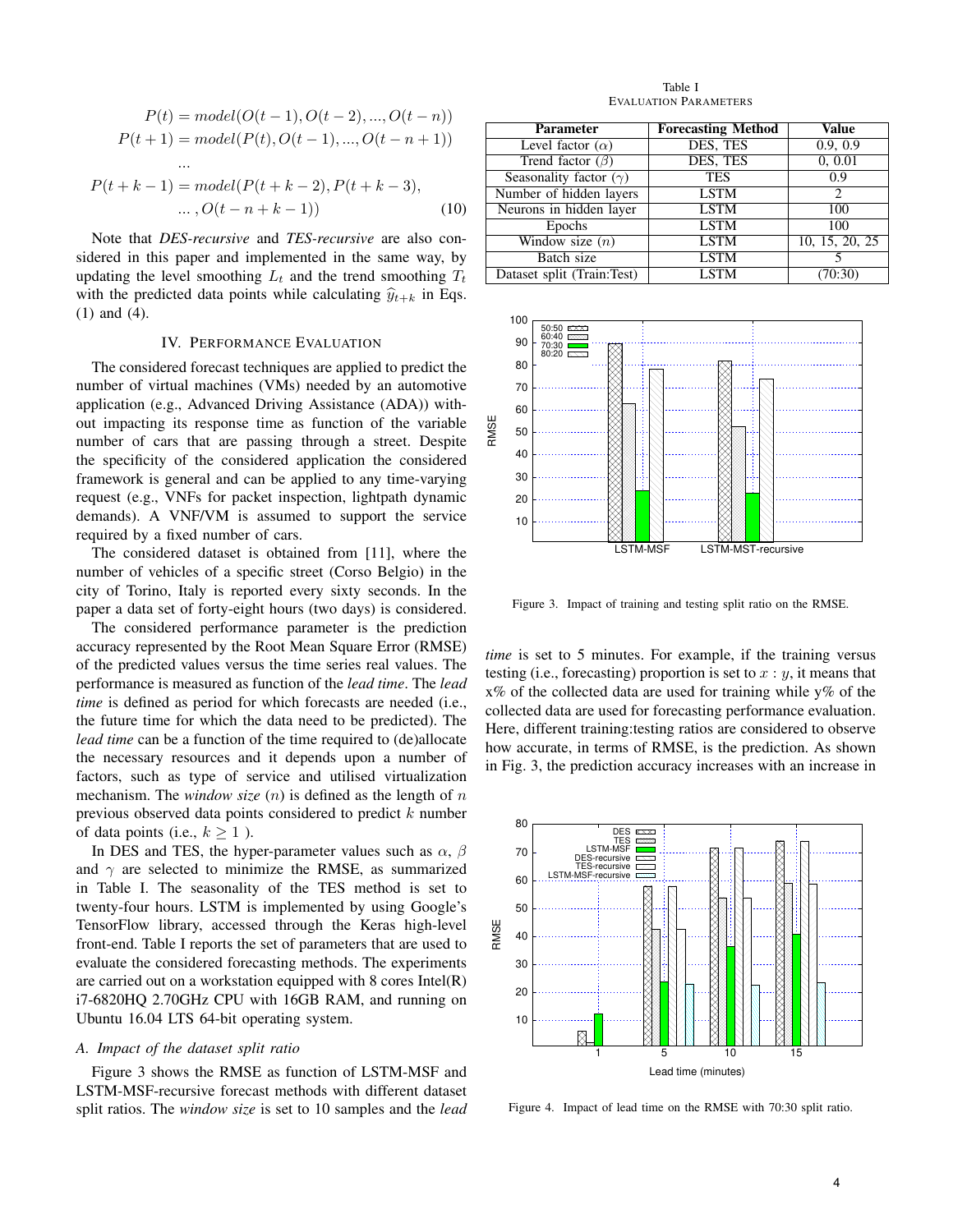training data size, however, at 70 : 30 split ratio, the considered dataset provides minimum RMSE values. Hence, 70 : 30 split ratio is an inflection point for the considered data set. The best split ratio mainly depends on (i) the total number of samples in the considered dataset; (ii) the model used for training.

### *B. Impact of the lead time*

Figure 4 shows the RMSE as a function of the *lead time* k with the six considered forecasting methods. The *window size* is set to 10 samples and the split ratio is set to 70 : 30. For the considered dataset, when the lead time is set to 1 minute, the DES and TES methods outperform LSTM-MSF. However, when the lead time is long (i.e., 15 minutes), LSTM-MSF performs well compared to time series methods. In addition, LSTM-MSF-recursive method achieves the minimum RMSE value compared to LSTM-MSF method. Moreover, no significant change is observed in case of *DES-recursive* and *TES-recursive* with DES and TES, due to the optimal selection of the  $\alpha$ ,  $\beta$ , and  $\gamma$  parameter values. Thus, for the considered data set, if the lead time is short, methods based on exponential smoothing running at the edge can provide the best RMSE with a small contribution to the control loop cycle time. Indeed, if the required VMs are to be deployed at the edge (to guarantee low latency to the service), edge analytics is capable of providing a quick reply. Indeed, the prediction time for DES is 1.006  $\mu s$  and for TES is about 19  $\mu s$ . For LSTM, it is about 3  $ms$ .

# *C. Impact of the window size*

Figure 5 shows the RMSE as a function of the *window size* n with LSTM-MST and LSTM-MST-recursive forecasting methods. The split ratio is set to 70 : 30. Figure 5 depicts the RMSE values for three different lengths of lead time: 5 minutes (top), 10 minutes (middle), and 15 minutes (bottom). If the lead time is set to 5 minutes, the RMSE values of LSTM-MST-recursive and LSTM-MST are similar for all the considered window sizes. However, LSTM-MST-recursive outperforms LSTM-MST as the lead time increases. Moreover, LSTM-MST-recursive provides an almost stable RMSE value independent of window sizes.

### V. CONCLUSIONS

This paper proposed a Hybrid Forecasting Framework (HFF) to implement the Analytics block of zero touch network and service management architecture proposed by ETSI. The HFF is based on implementing analytics/forecasting at the network edge and in the network core. Edge analytics is based on double and triple exponential smoothing while cloud analytics is based on a Recursive Neural Networks (RNN) method, more specifically Long Short-Term Memory (LSTM).

Performance evaluation results showed that edge analytics is capable of achieving a better forecast accuracy, measured in terms of root-mean-square error, than cloud analytics if the forecast value is in the near future (i.e., short lead time). Conversely, cloud analytics achieves better performance if the forecast value is in the far future (i.e., long lead time).



Figure 5. Impact of lead time and window size on the RMSE with different forecasting methods.

Thus, edge analytics is preferable when the lead time is short because it provides a better accuracy, at least with the considered data set, and it allows for a short control loop cycle time by performing local forecast (i.e., short time for data transfer). Moreover, because it requires less resources and short prediction time is also energy efficient. If, instead, the lead time is long, core analytics is preferable because the longer prediction time, due mainly to the time to transfer the data, is compensated by a better accuracy. Moreover, because the lead time is long, a larger control loop cycle time is admissible.

#### ACKNOWLEDGEMENT

This work has been partially supported by the project "Scheme for Promotion of Academic and Research Collaboration (SPARC)", MHRD, Govt. of India and the EU Commission through the 5GROWTH project (grant agreement no. 856709) .

#### **REFERENCES**

- [1] ETSI GS ZSM 002, "Zero-touch network and Service Management (ZSM); Reference Architecture", V1.1.1, 2019.
- [2] C. Benzaid and T. Taleb, "AI-driven Zero Touch Network and Service Management in 5G and Beyond: Challenges and Research Directions," in IEEE Network. doi: 10.1109/MNET.001.1900252
- [3] J. R. Boyd, "The essence of winning and losing. Unpublished lecture notes", 12(23), 123-125, 1996.
- [4] I. Alawe, A. Ksentini, Y. Hadjadj-Aoul and P. Bertin, "Improving Traffic Forecasting for 5G Core Network Scalability: A Machine Learning Approach," in IEEE Network, vol. 32, no. 6, pp. 42-49, November/December 2018.
- [5] R. M. Shukla, S. Sengupta, and M. Chatterjee, "Software-defined network and cloud-edge collaboration for smart and connected vehicles," in Proc. of 19th ACM workshop ICDCN, pp. 6:1–6:6, 2018.